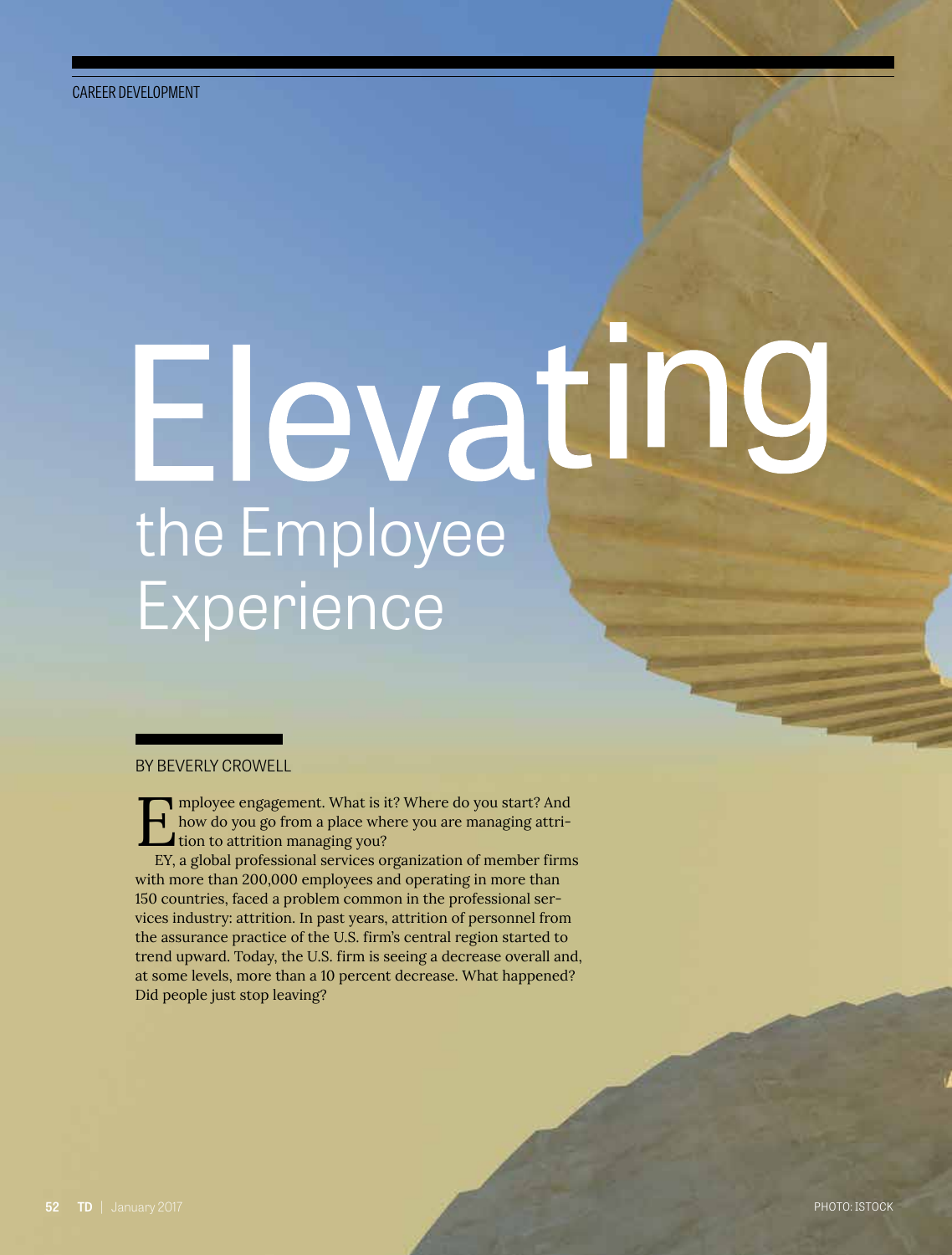

Attrition challenges led EY to re-evaluate its employee engagement and careerplanning strategies.

 $\mathcal{A}$ 

Kla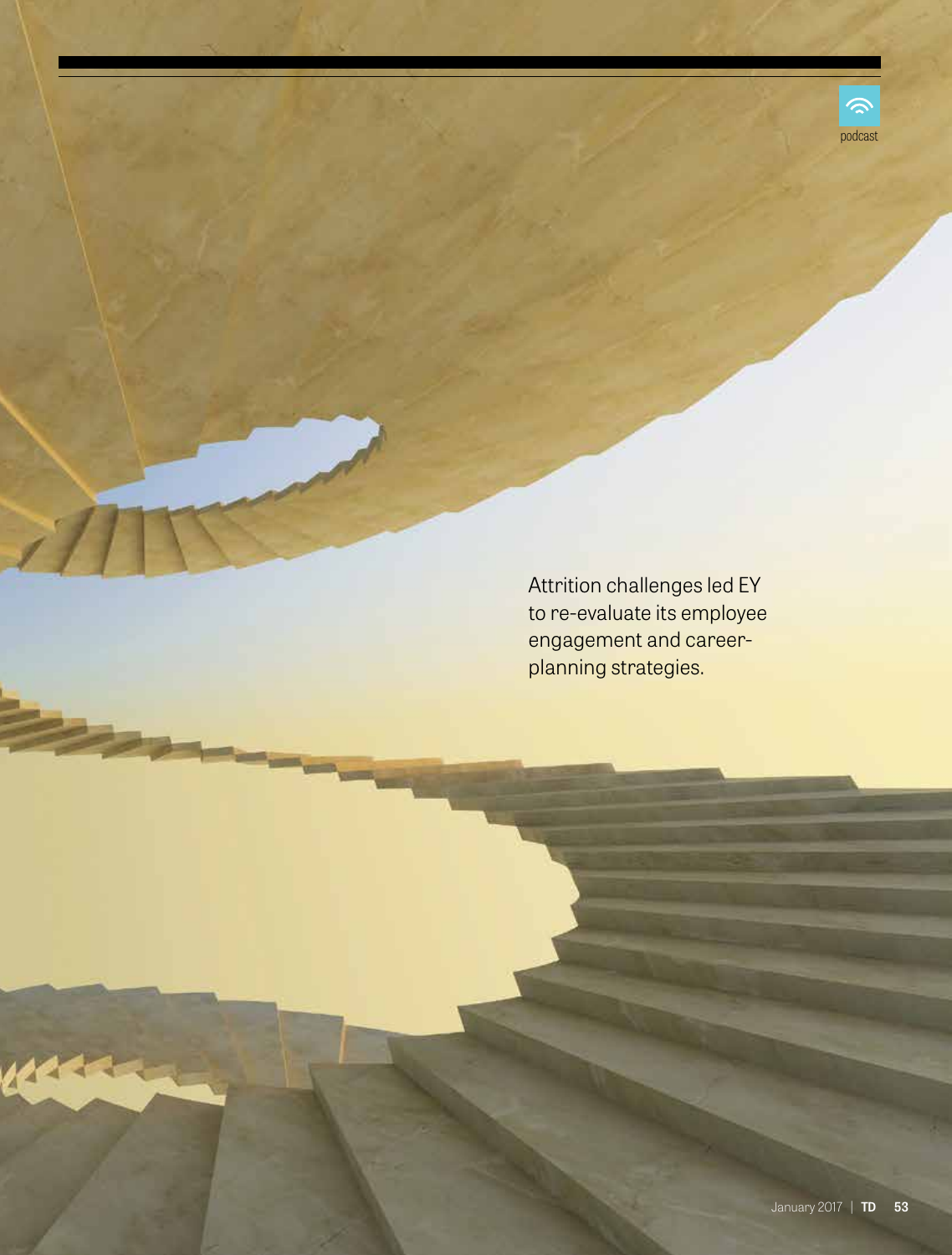No, but EY realized success when it began to understand what was behind the attrition in the first place.

#### **Connecting the dots: Exit data and onboarding**

"We started centralizing our exit data and connecting it to our onboarding process," says Diana Kutz, a talent leader at EY. "By connecting these dots, we got ahead of risk. We also started conducting focus groups with our professionals on why they stay. Why people leave and why they stay is not always the same, so understanding both is equally important."

Some of the data captured include whether professionals feel they are using their skills and if they are experiencing and doing the things EY described during the interview process. Personnel also were asked if they understand EY's vision, how they fit into the vision, if they would recommend EY as a future employer to others, if they are satisfied with their decision to join EY—and would they make the same decision again, knowing what they know now.

Exit surveys also are telling. The information learned from these conversations fed into the company's onboarding process, so EY can see at an individual level how one acclimates over a period of time. "It's all about putting leading and lagging indicators together," Kutz says.

The firm also started to track if an individual's departure was a push or a pull. A push means EY had complete control over the turnover, and a pull means it did not.

A typical push could be the lack of honest feedback and passing the responsibility to someone else to deliver the performance feedback. A pull could be a situation where a professional leaves the firm to care for a sick relative or because of a spouse's employment relocation to a region where EY does not have an office.

"We directionally look for our push to come down, which indicates our culture is moving in the right direction," Kutz explains. "Since our journey began, we've seen our push come down over 15 percent and it directionally continues to come down over time,

which tells me we are moving our culture in the right direction."

Next, EY introduced an engagement team survey called "Rate My Engagement," which enables team members to share their experience at the engagement team level in four key areas: team culture, flexibility, client environment/engagement, and communications.

"Collecting these insights enabled us to understand trends at the engagement team level, where our professionals spend over 80 percent of their time in an average week," Kutz notes. "Rate My Engagement also enabled our teams to focus on their unique needs as a collective team, providing greater ownership into the team's experience."

She adds: "Teams are recognizing engagement team efficiencies and, ultimately, achieving better business results, such as higher levels of retention that increases team continuity and other sustainable results."

Looking back, the best part about Rate My Engagement is how the firm has been able to replicate it. What started as an idea from junior staff, adopted by regional leadership, has been rolled out rapidly across the firm and is expanding globally.

"Connecting the engagement team experience to our exit and onboarding data has given us a deeper appreciation for what impacts the experience for our people, while seeing a direct correlation to a team's business results. It's been incredibly powerful," Kutz says.

#### **JournEY Day**

Collecting the data from all three sources also helped to inspire members of EY's workforce who wanted to be a part of the solution. Their inspiration? JournEY Day.

JournEY Day is an annual event dedicated to focusing on key business drivers, learning, and critical issues facing the assurance practice of the U.S. firm's central region. The theme for JournEY Day shifts each year and often is based on the pulse of the organization and what's top of mind with EY professionals.

To take the pulse, EY pushes out regular surveys to professionals of its assurance practice, but not just any survey. It's a gamified "morale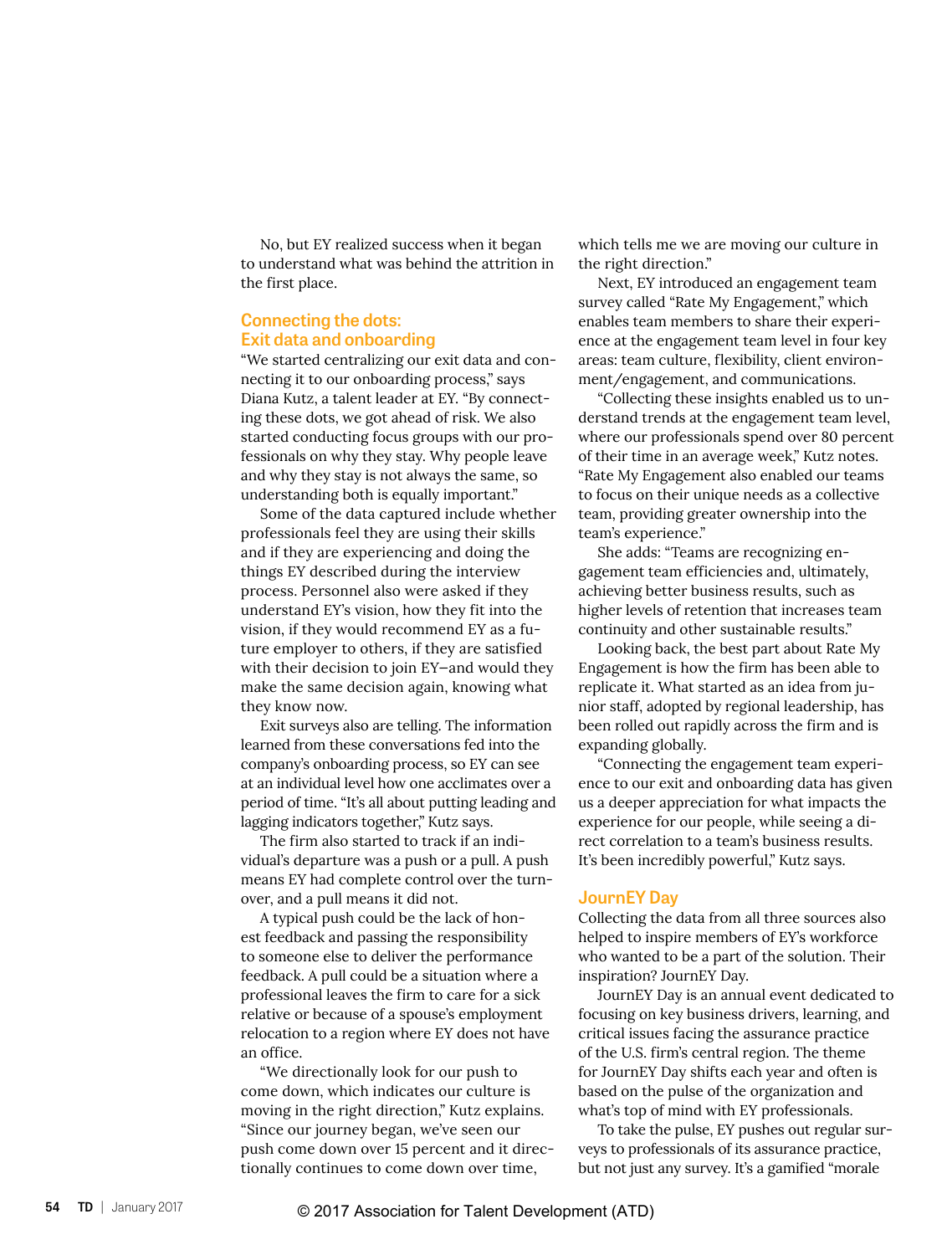

thermometer" designed to help the organization understand how employees are feeling on a five-point scale. "The thermometer is pushed out to employees during busy season, arguably the most stressful time each year, so we can really gauge people's sentiments," Kutz explains.

"Our theme for 2015 focused on cars, so we featured a morale speedometer with the scale ranging from 'My tank is empty' to 'Topped off and ready for the long haul.'" It turned out that the tank was empty for quite a few EY employees on the topic of planning and managing one's career at EY, so career planning became the focus of JournEY Day in 2015. Leveraging the thermometer, EY follows up with team discussions on what the firm can stop, start, or continue doing. Those thoughts are centralized at the region level so top themes can be addressed. These meetings also allow for innovative ideas to be shared and, more importantly, implemented.

This year, leveraging the car theme, event organizers created and deployed a personal application for employees called "Me, MY experiences" in time for JournEY Day. The tool showcased the many experiences available to assurance professionals at EY and provided employees with a way to sort potential career and personal experiences in the short-, medium-, and long-term categories.

At the same time—and because EY wants its professionals to envision their career journey—employees could rank how they were feeling along the way with road signs such as "Baby on Board," "Dead End," or "Green Light—Full Speed Ahead!" The tool enables consistent conversations between managers and their employees and a way to drive dialogue around many important topics.

The personal application was only the beginning. On JournEY Day, leaders and managers gathered face-to-face to focus on career planning and value. Some of the events of the day included:

- **•** A team building activity that highlighted how a career in audit might look like. They developed a game that challenged employees along their career route, and participants could collect envelopes with tips, similar to tips one might gather from a mentor, to help them successfully navigate their journey.
- **•** A panel discussion with boomerang employees (those who left the firm and returned), experienced hires, alumni, headhunters, and global exchange employees to allow for varying views in careers. "No two careers are alike, even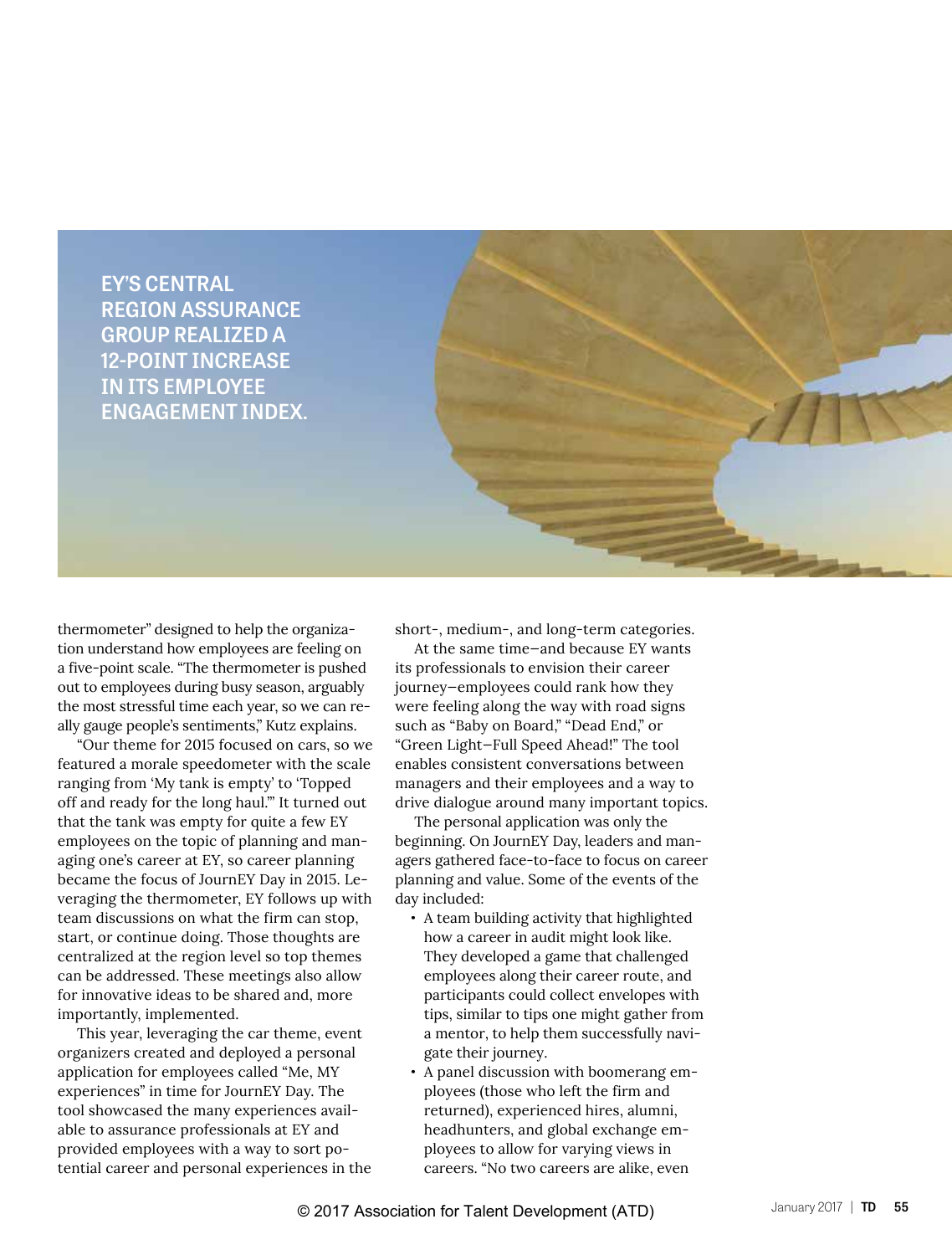### **LEADERS MUST SET THE TONE AND BE CATALYSTS FOR CHANGE, BUT THEIR ENGAGEMENT NEEDS TO BE FUN, NOT FORCED.**

if the same in title, so it's important to share stories of varied experiences as likely many of our professionals have similar questions or thoughts. Our message is 'Don't go it alone—have conversations, be curious,'" Kutz explains.

**•** Breakout sessions, by level, so that employees in each rank could see the next steps and get curious about the possibilities of their future with the firm.

#### **Who am I and what are my options?**

To further demonstrate the value of an EY career, the regional assurance group recently added a framework it has coined "Upnext," produced and developed by the group's professionals, that enables them to see the peripheral and upward view of the opportunities both inside and outside the firm, including the value of their experiences over time.

Accompanying the framework were monthly calls with rotating topics on the various options available at various points in an employee's career both inside and outside the firm to further develop and expand one's experiences over time. The topics range from internal service line opportunities, to other service line opportunities, to external opportunities such as joining a board.

Anyone interested can dial in and ask questions or just listen. This framework also helps assurance professionals update their "Me" diary and leads career conversations to better questions about what comes next.

"We are in the business of developing careers," Kutz says. "Building tomorrow's leaders today starts with transparency, which builds trust. We can either be a part of their thought process or not, and I'd prefer the former. My hope is that each professional can learn more about who they are and what their options are."

#### **The winning formula**

EY's quest to reduce attrition is working.

During the past few years, the firm's annual Global People Survey results show that EY's central region assurance group realized a 12-point increase in its employee engagement index with steady climbing results year over year. And this was achieved during a busy time of year in a highly regulated environment. In addition, the central region assurance group has realized a higher concentration, compared with history, of boomerangs returning to the firm.

So, what's at the core of EY's winning formula for increasing engagement and reducing attrition? The people.

"Our people have the answers," Kutz notes. "You just have to capitalize on the opportunity to get them involved." Leaders must set the tone and be catalysts for change, but their engagement needs to be fun, not forced. It's not always about what you do, but more about how you do it. And, when it comes to measuring success, look to build it into existing processes.

"You'll never be surprised once your analytics are built into the way you operate and offer accountability," says Kutz.

Finally, success at EY hinges on being consistent for the long haul.

"I am not claiming victory yet. We continue to learn by diving deeper into our success indicators through predictive analytics and other qualitative measures," explains Kutz. "More importantly, I believe in the power of our people having a voice in the business. Doing so creates an innovative culture that is fun and agile—it's our culture, it's our exceptional EY experience."

**Beverly Crowell** is executive vice president of Career Systems International and a contributing author to *The Talent Management Handbook* and *Coaching for Leadership: Writings on Leadership from the World's Greatest Coaches*; beverly.crowell@careersystemsintl .com.